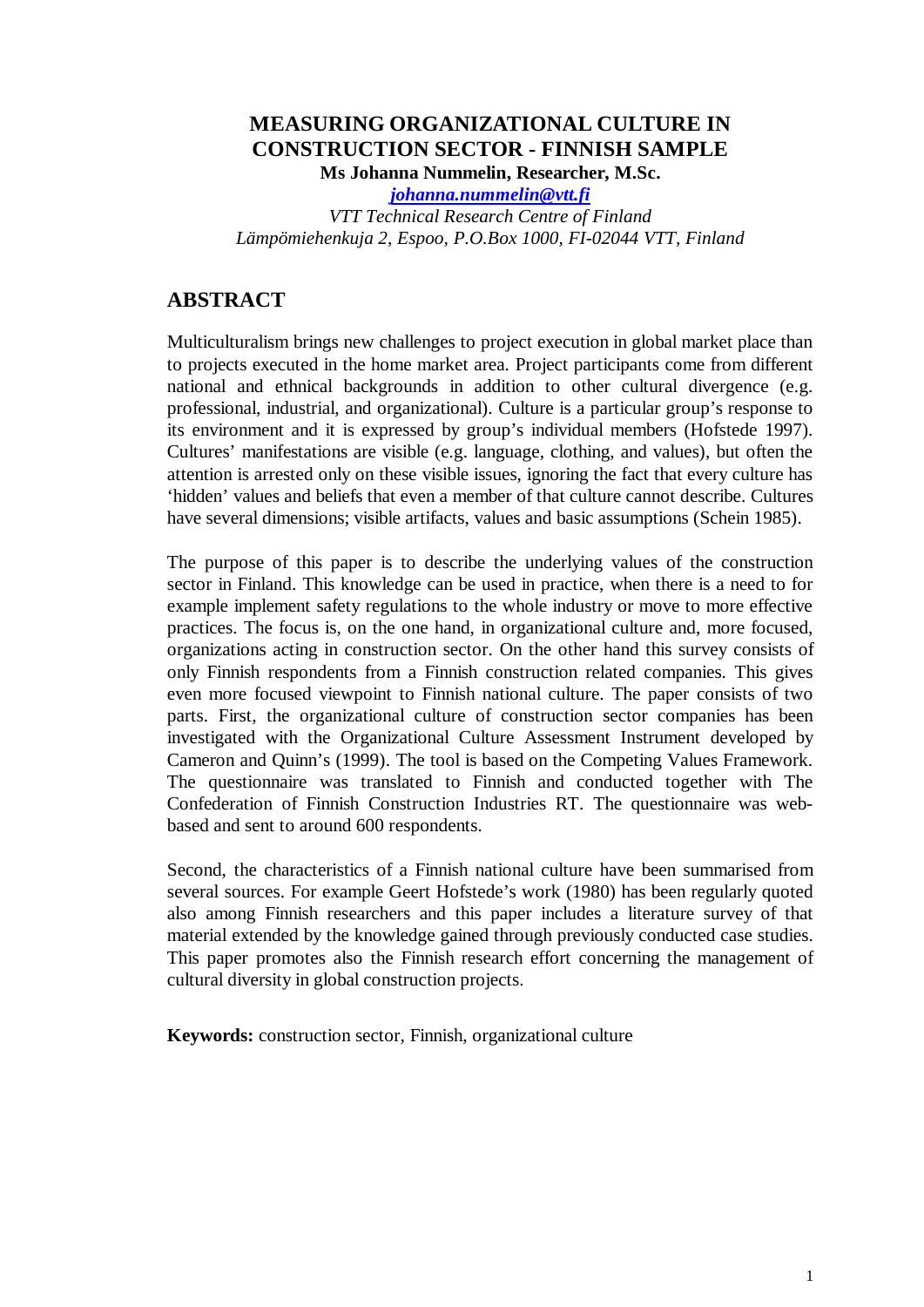## **INTRODUCTION**

Fast changing business environment requires companies to be in a constant change. This is nowadays true in all fields of business activities. The rapid change is becoming a bigger challenge. Forming organization into a new structure or changing business strategy does not happen easily. Change is not just adopting new systems and methods, but it requires changes in underlying assumptions and values, hence organizational culture. In this paper, there is the assumption that culture is something an organization has (cf. culture is an element that organization is, Smircich 1983). To be able to change, one must know the values affecting to the current situation. Several studies have tried to explain the success of the successful organizations (e.g. Kotter and Heskett 1992). Elements like competition, monopoly position or high market shares have been proved in practice to not explain success very well. The basic assumptions and values, hence organizational culture, are proved to be the most important element of competitiveness (Cameron and Quinn 2006).

Competing values framework (Quinn and Rohrbaugh 1983) is only one theory that tries to explain organizational effectiveness (see more Cameron 1986 and Cameron 2005). Cameron and Quinn (2006) see organizational culture something that organization has (cf. Smircich 1983). The framework emphasizes multiple perspectives and types of measures to evaluate the effectiveness of the organization. Hence, there is no universal model of effective organization. This basis is also supported by contingency theory (e.g. Lawrence and Lorsch 1967). There is an on-going international research effort to understand on industry level of what kind of "valueset" (if there is any) guides nowadays more and more global way of business actions in construction sector. The Organizational Culture Assessment Instrument (OCAI), which is based on the competing values framework, was seen to suit well for the international survey, as well as being available for researchers all around the world (see more about the reliability and validity of OCAI in Cameron and Quinn 2006).

In this paper, the organizational culture has been bound to national culture and a specific industry (construction) that are considered here relatively constant (cf. McSweeney 2002). Also the situational effects on culture are dismissed here, because the ultimate purpose is to understand underlying values on general level (in the future also the national differences), not related to single cases or events. Also, the type of generalisation of an average tendency (used in this paper) has been criticised (McSweeney 2002), but it is believed to be the best available method so far.

The concept culture is often defined unified way. However, for example organizational culture differs from national culture. Organization's members have a possibility to join and leave the organization, hence the influence of organizations culture, but same could be argued not to happen conserning national culture (Hofstede 1997). The nature of, for example, national and organizational cultures is different. On the other hand there is a debate if the organizational culture can be treated as a one entity. Especially the large multinational companies, which are geographically dispersed can have many subcultures (Alvesson and Berg 1992).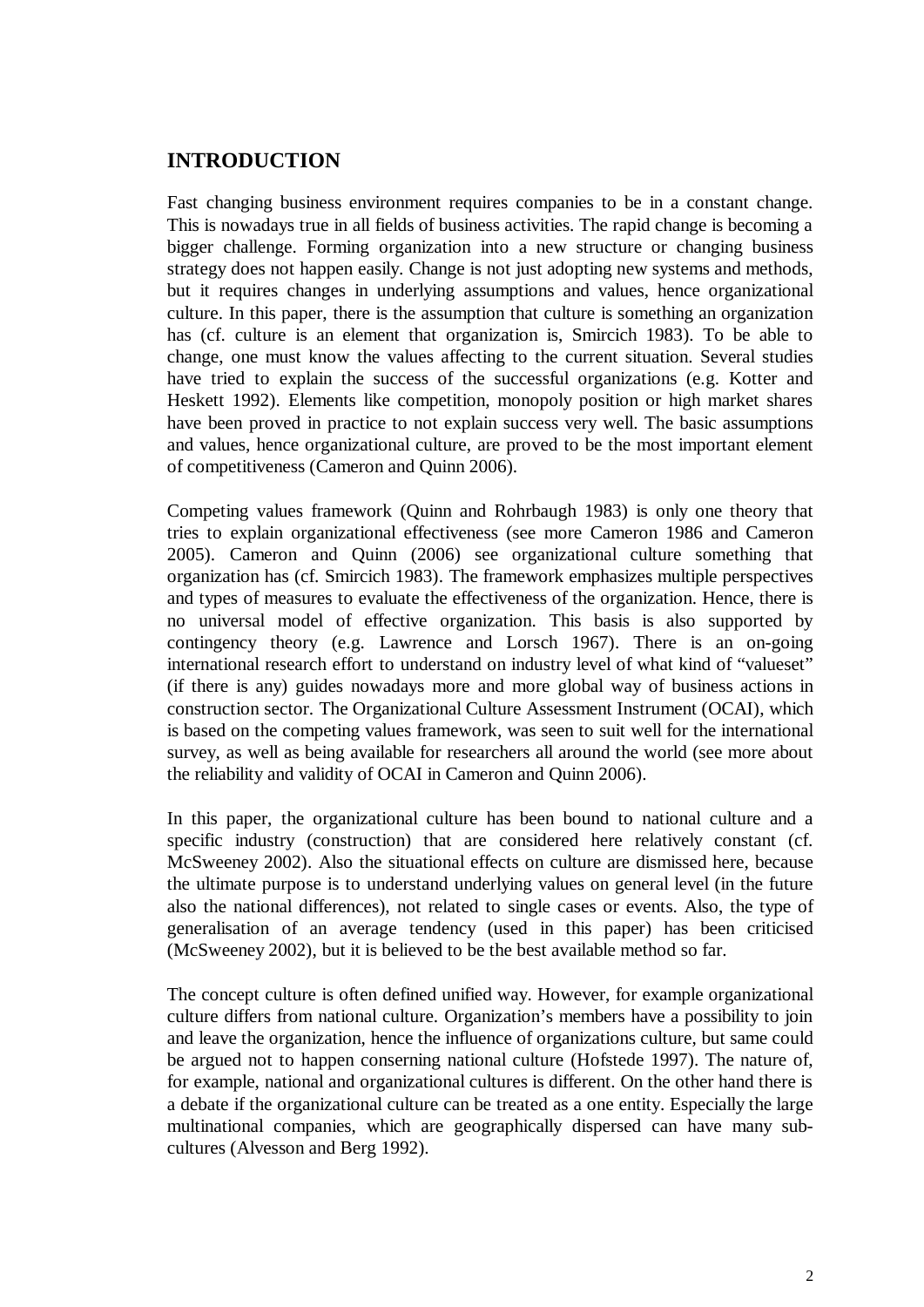There is a relation between the two above-mentioned cultures. Earlier research has found that at the national cultural level, the values are in a bigger importance compared to organizational cultural level, where the practices have the major role (Hofstede 1997). In fact, how a specific culture can be separated as an objective of a research? Hofstede (1997) claimed that when most of the factors (e.g. organization, occupation) are same, the national culture is a rational explanation for unfolding differences. Here these two cultures are not separated resulting the overall organizational culture in Finnish construction sector.

Meyerson and Martin (1987) differentiated three perspective for cultural change: integration, differentation, and fragmentation. All these elements are present in organizations. Cameron and Quinn (2006) look culture from integration perspective. Hence people in organization share a common culture. They rationalize this by the view that the strenght of culture is its ability to bring people together (positivistic view). Differentation and fragmentation perspectives consider organization culture as a collection of many competitive sub-cultures or an ambiguous and unknowable entity (Meyerson and Martin 1987).

Geert Hofstede conducted his famous research about cultural differences already during 1960's and 1970's and the results were published at 1980 (Hofstede 1980). Lots of data were analysed and as a conclusion four cultural dimensions were found that had variation across the nations. In his later studies Hofstede found a fifth dimension, which has been widely discussed since. In this paper, the description and analysis of Finnish cultural values is based mainly on the Hofstede's study, which is the only large-scale research that includes also Finland.

The environment affects on organizations (Scott 2001). Especially construction has been, and still is firmly, a local business. Yet, the amount and size of the "megaprojects" has increased (e.g. Miller and Lessard 2000, Flyvbjerg et al. 2003). The players on this field are becoming international and this way the globalization affects also on construction sector. This is a preliminary attempt to reveal the underlying assumptions and values that is needed in order to know in what direction the whole industry is going.

### **MEASURING THE ORGANIZATIONAL CULTURE**

#### **The competing values framework**

The Organizational Culture Assessment Instrument OCAI –tool is based on the theory about Competing Values Framework developed by American researchers Kim S. Cameron and Robert E. Quinn (Cameron and Quinn 2006). The purpose of the theory is to help understand organizational phenomena, such as organizational design, stages of life cycle development, organizational quality, leadership roles and management skills. Organizations are functioning in fast changing environment, which requires organizations to change as well. To be able to change the organizations need to know their current situation and the direction, where they want to be in the future.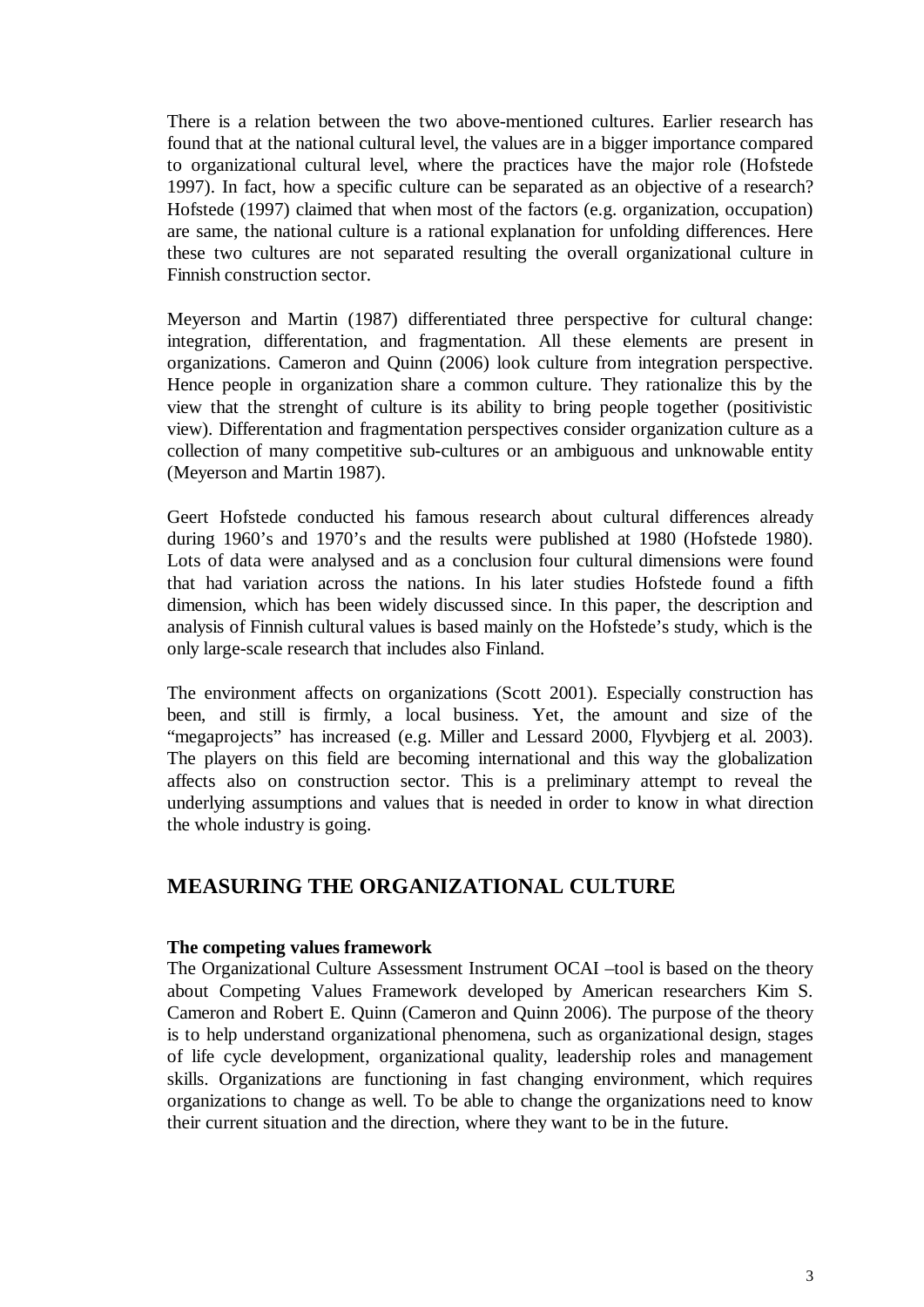Several studies relate to the assumption that organizational culture is one of the most important factors creating company's competitive advantage (e.g. Kunda 1992). The culture can be defined in several different ways and often there are even opposite or competitive values in the background of an organization. Competing Values Framework is one theoretical model to explain organizational culture. OCAIinstrument does not include everything that can affect on organizational culture, it has been used in more than a thousand organizations and it has been found to predict the organizational performance. The theoretical model is based on several indicators of effectiveness, which differentiate from each other by two dimensions, hence forming four main clusters (Figure 1). First criteria of effectiveness emphasises flexibility, discretion, and dynamism from stability, order and control. The second dimension differentiates an internal orientation, integration and unity from external orientation, differentiation and rivalry. There are no right or wrong answers. More important is that organization's culture is in line with the organizational phenomena mentioned above.

The answers indicate of what the employees think of being the contributors of efficiency. The elements like the age or size of the organization affect the answers. Respondents from different organizational units might give very different answers; hence they have different view of the culture in the organization. However, usually only one of the main clusters becomes more dominant than the others. Culture also changes over time without conscious efforts.





Stability and Control

#### **Figure 1 The Competing Values Framework (Cameron and Quinn 2006)**

#### **The four major culture types**

The four main clusters of effectiveness (major culture types) are called CLAN, ADHOCRACY, HIERARCHY, and MARKET (Figure 1). These types differentiate among the dimensions mentioned above. For example some organizations are seen effective by their members, when the organization is adaptable and changes when ever needed. This can actualise for example by constantly changing organizational structure or product mix. On the other hand, the governmental organizations are often seen effective, when they act stable and predictable. Organizations can also be viewed effective when their internal characteristics are coherent, hence the organization acts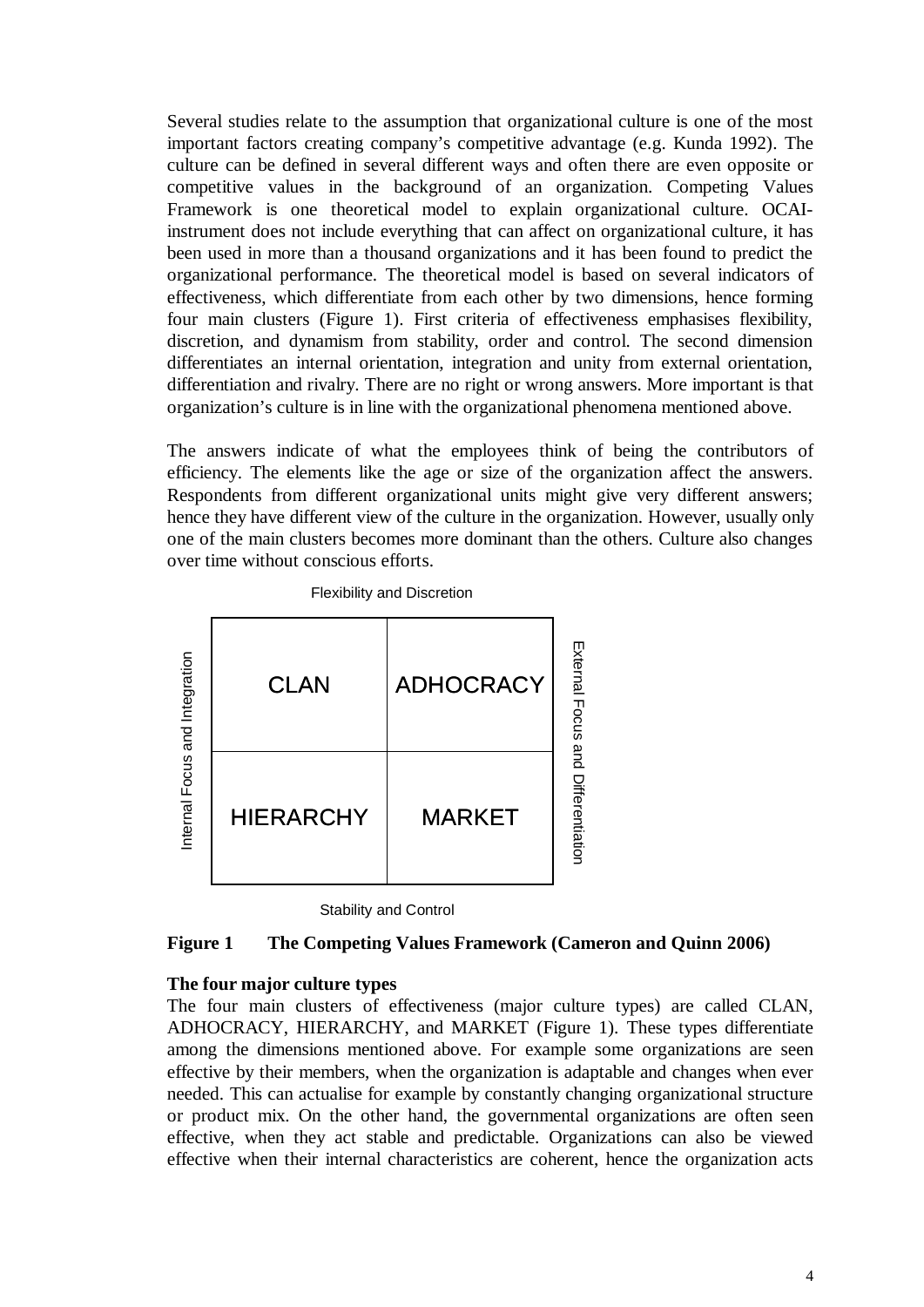consistently. On the other hand, some values when an organization acts strongly along the external influences.

The area in upper left is been described as CLAN culture (Figure 1). These types of organizations are like extended families that have shares values and goals. The employees are committed to the company as well as the company to its employees. The work is done by teams that can have quite autonomous roles and the customers are seen as partners. The ADHOCRACY culture describes the effectiveness criteria in upper right corner (Figure 1). Young organizations have typically this culture. In adhocracy culture, the environment forces the organizations to be very flexible in their actions. Employees are motivated to be innovative, creative, and entrepreneurial. Unlike market culture, the power has been separated between individuals and teams. However, the external factors guide the development of this type of organization.

In the lower right corner is the MARKET culture (Figure 1). The activities are externally oriented, but the power is centralised unlike in ADHOCRACY. The effectiveness of this type of company is viewed through, for example, profitability and market shares. The main values are competitiveness and productivity, which are measured also between the organizational units and even between individuals. The last quadrant in lower left represents HIERARCHY culture, which is very typical for organizations in the public sector and relatively old organizations. This type used to be the ideal form of organization, because it is stable and consistent. However, the relatively faster changing environment emphasises nowadays other cultural elements. On the other hand, for example governmental organizations still need to act predictable and reliable. The rules and procedures need to be same for all employees.

#### **The realization of the survey**

The Internet link to the questionnaire was sent to 600 white-collar workers in Finnish construction companies, out of which 200 responded. The representativeness of the sample has limitations, which are dealt at the end of this paper. The questionnaire included two parts; first respondents were asked to evaluate current situation, then the preferred situation in the near future. The respondents gave their answers based on their feeling about the issue. The questionnaire has been divided into six dimensions. These dimensions have been obtained from the framework called a psychological archetype developed by psychological theorists (e.g. Mitroff 1983). It has been pointed out that people make sense of the world around them in a similar way. Cameron and Ettington (1988) give more thorough explanation between the framework and OCAIinstrument.

The six dimensions are as follows: I Dominant characteristics, II Organizational leadership, III Management of employees, IV Organization glue, V Strategic emphases, and VI Criteria of success. Each dimension include four alternatives (Cameron and Quinn 2006), which correspond with the four cultural types. The respondents rated each of the four alternatives by being either very important (1), important (2) or not important (3). The analysis consisted the amount of "very important" responses. The alternative, which has gotten the most of "very important" responses, is being rated as 3, second most 2, third 1 and fourth 0. The common way of using the OCAI tool is by formal interviewing. However, because of the time constraint, the Internet was used. On the other hand, the need was to gain overall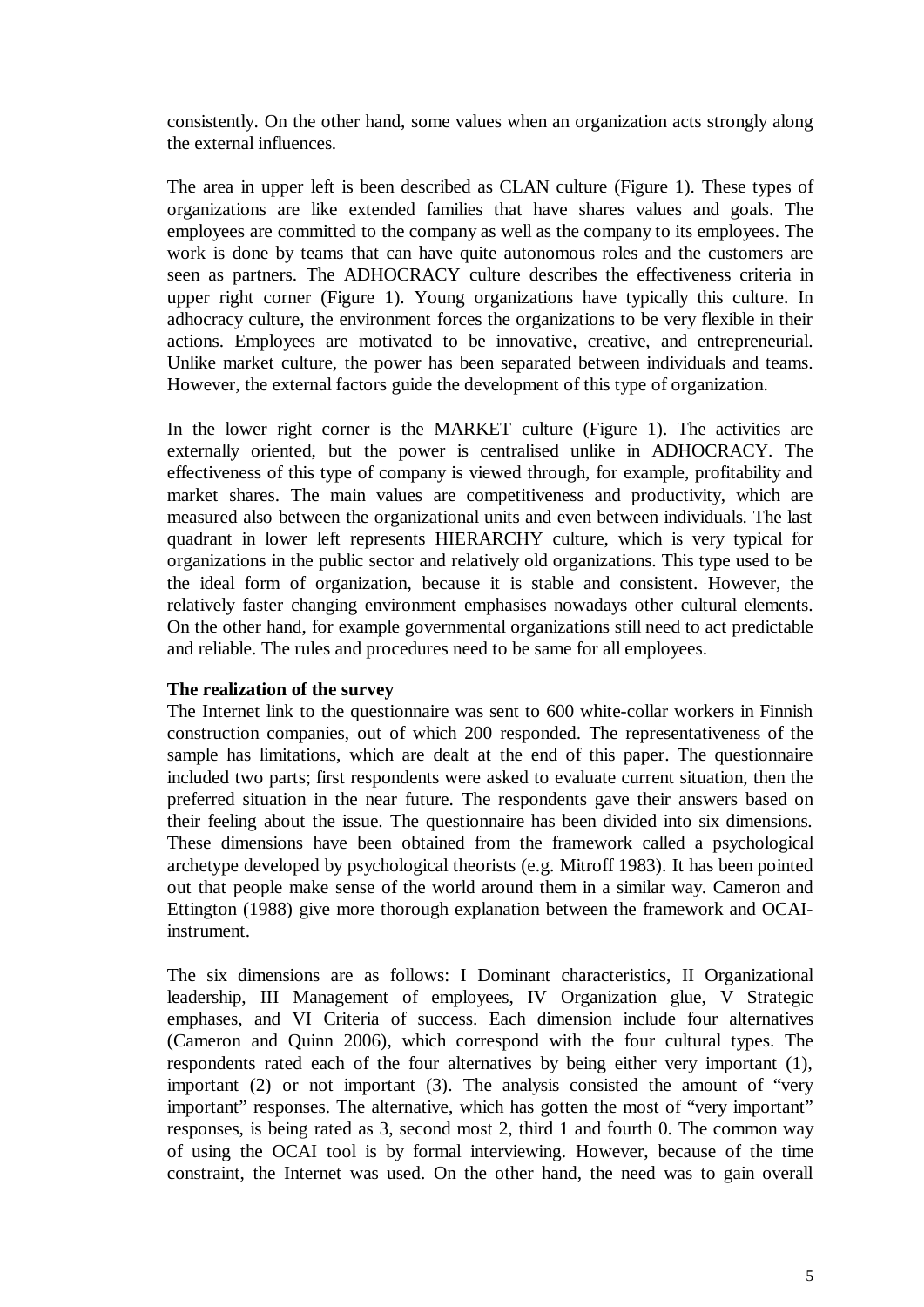picture of the values in construction companies in Finland. The use of computers and Internet is very widely spread in Finland. In practice, everybody has the opportunity to use Internet freely.

### **THE ANALYSIS OF THE RESPONSES**

### **Background of the respondents**

Some of the organizations act internationally or are Finnish sub-units of international organizations, but only one of the respondents was not Finnish by the nationality. Around 80% of respondents were men and 94% of all indicated to being Christian. As a comparison, 80% of Finns are Christian and belong to the Finnish Lutheran Church. The next biggest is Finnish Orthodox Church (1,1%), whereas 13,5% do not belong to any religious communities. 7% of the respondents were over 60 years old. Major groups were 51-60 years old (almost 40%) and 41-50 years old (almost 40%) respondents. The rest were 40 and under. The educational backgrounds varied a lot from basic training to licenciate.

The answers were divided and analysed by two different classes; first classification was by the sub-industry consisting housebuilding (50%), construction products (30%) and other (20%, e.g. special contractors, machinery rental service). The other classification was by the size of the company; over 500 employees (60%), 100-500 employees (30%) and under 100 employees (10%).

#### **Results by sub-industry classification**

The Figure 2 represents the results from housebuilding sub-industry. The respondents viewed current organizational culture as MARKET type in concerning dimensions I and II. The CLAN culture was most mentioned in dimensions III, IV and V. In dimension VI the HIERARCHY culture was mentioned most often. The preferred situation is quite unanimous. The CLAN culture was mentioned concerning five out of six dimensions. Only in the VI dimension, the HIERARCHY culture was most mentioned. In the current situation the CLAN and MARKET cultures were as strong, but in the future, the values related to CLAN culture will strenghten.

The responses in the construction product sub-industry varied only a little from housebuilding sub-industry. The Figure 3 shows the results in construction product sub-industry. The MARKET culture was strongest considering the dimensions I and IV. The CLAN culture was strongest in dimensions II and V. The ADHOCRACY culture was emphasised in dimension III and the HIERARCHY culture in dimension VI. The preferred situation was again seen more like the CLAN culture. Only in dimension I, the ADHOCRACY culture dominated and in dimension VI, HIERARCHY culture.

Figure 4 represents the responses from other construction related sub-industries indicated also the strong role of MARKET culture (dimensions I, II and III). The CLAN culture dominated dimensions IV and V, whereas the HIERARCHY culture was strongest in dimension VI. The preferred situation emphasised again the CLAN culture (dimensions IV and V). The ADHOCRACY culture was strongest in dimensions I, III, and V, and the HIERARCHY culture in dimension VI.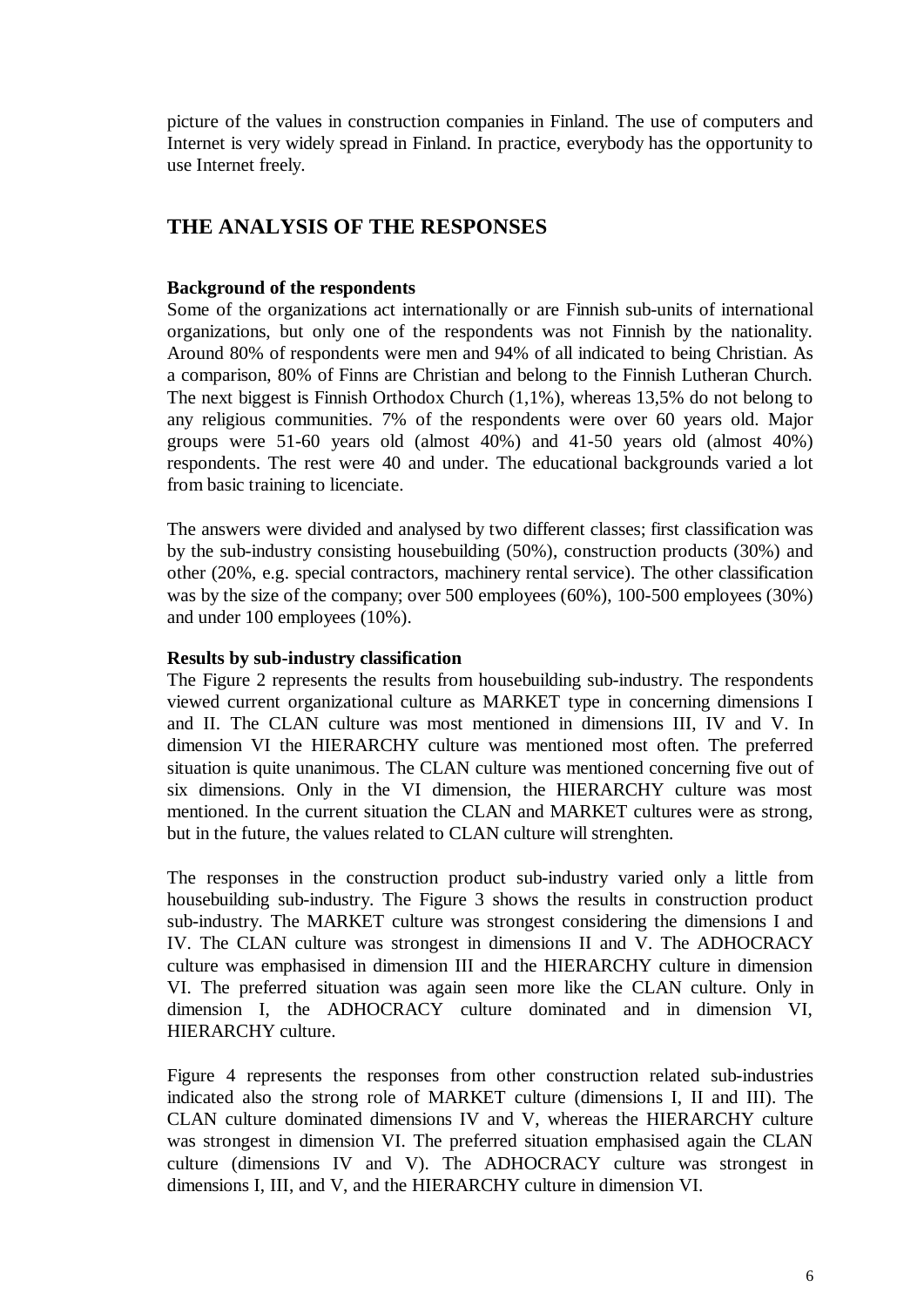

**Strategic emphases Criteria of success Average**

\_\_\_\_\_\_\_

اللائب والمساب

**3 = the most of "very important" -responses 2 = the secondly most of "very important" -responses 1 = the third most of "very important" -responses 0 0,5 1 1,5 2 2,5 3**

**ADHOCRACY preferred**

**MARKET now MARKET preferred HIERARCHY now HIERARCHY preferred**





**Figure 4 Organizational culture in other construction related sub-industries**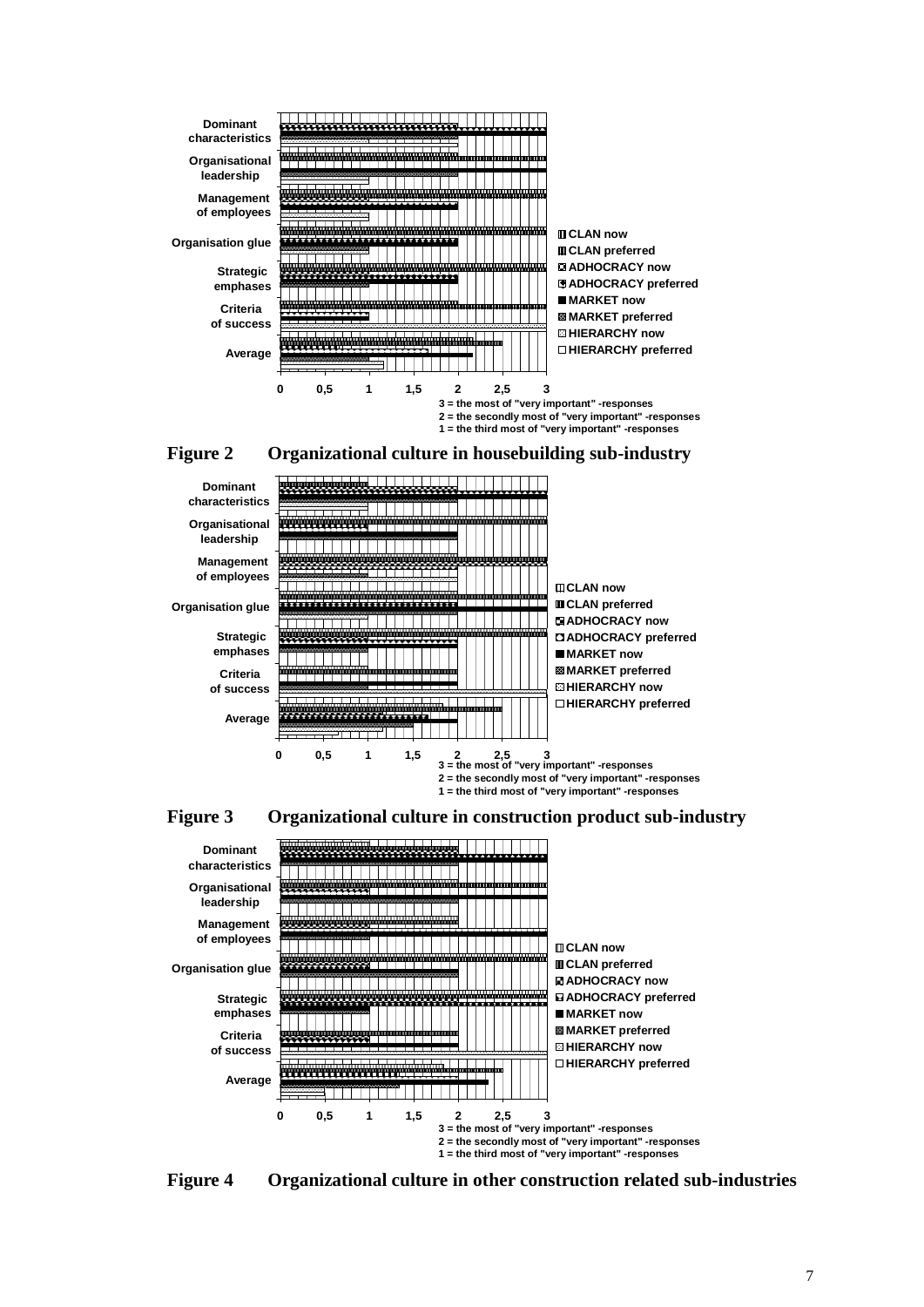#### **Results divided by amount of employees**

The Figure 5 represents the situation in companies that employ under 100 person. In the I and IV dimension the CLAN culture was the strongest. In the dimension II and V the ADHOCRACY culture was strongest, but in dimension II the MARKET culture as well was strongly emphasised. The HIERARCHY culture was strongest in dimensions III and VI. The preferred situation strenghten the position of CLAN culture, which is the strongest in all of the dimensions.



**Figure 5 Organizational culture in companies employing under 100**

Figure 6 represents the responses from companies that employ 100-500 persons. The MARKET culture was the strongest in dimensions I, II and IV, whereas the CLAN culture was the strongest in the dimensions III and V. Again the HIERARCHY culture was dominating the dimension VI. In the preferred situation the CLAN culture was dominating the dimensions II and IV and the ADHOCRACY culture was emphasised in the dimensions I, III and V. The HIERARCHY culture dominated the dimension VI.



**Figure 6 Organizational culture in companies employing 100-500**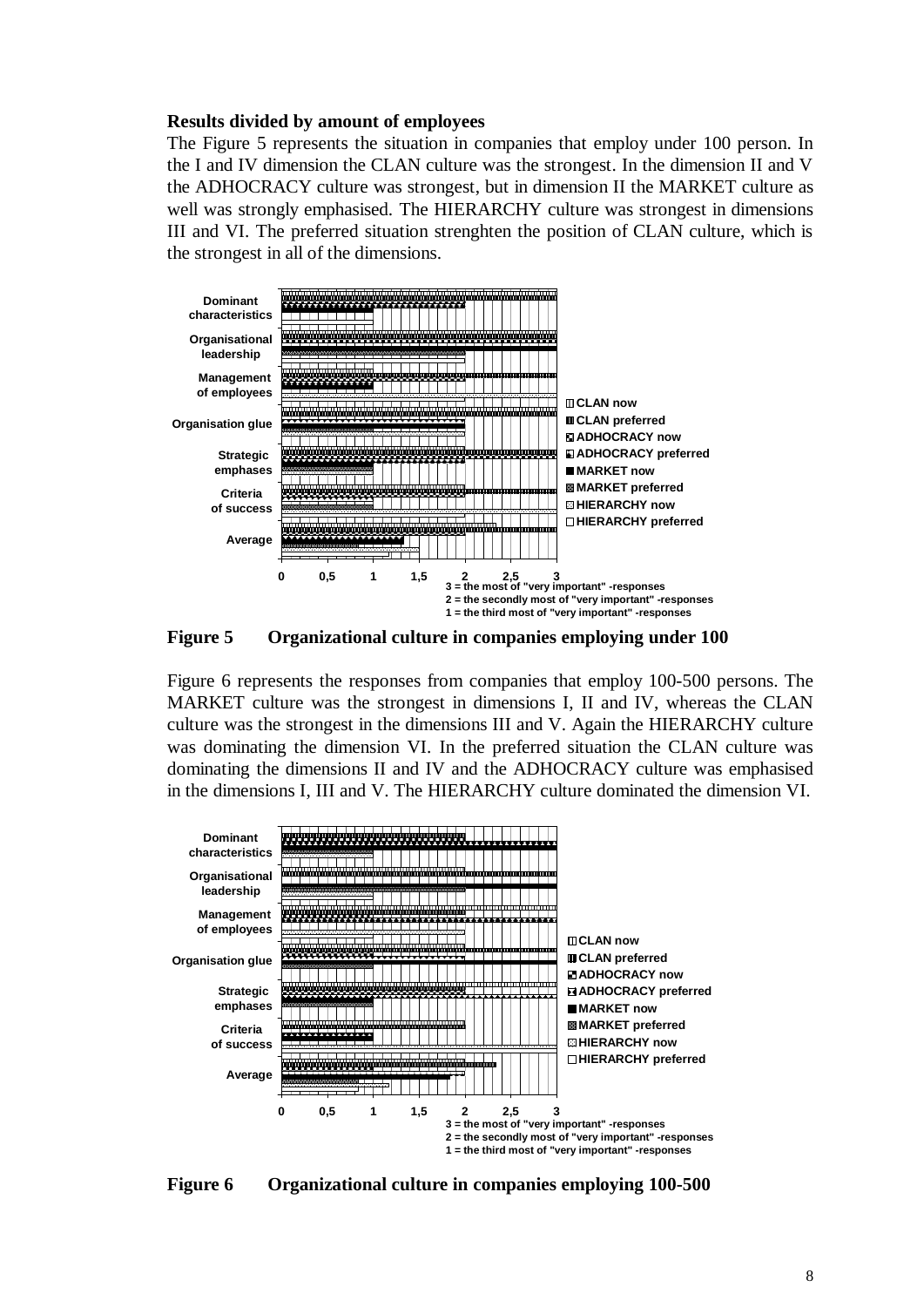The Figure 7 includes the responses from companies that employ more than 500 persons. This group was relatively big compared to the last two groups. The MARKET culture is emphasised the most (dimensions I-V), whereas the HIERARCHY culture dominated the dimension VI. The preferred situation followed the familiar pattern, where the CLAN culture was strongest (dimensions II-V). The ADHOCRACY culture was seen the strongest in the dimension I and the HIERARCHY culture in the dimension VI.



**Figure 7 Organizational culture in companies employing over 500**

#### **The sensitivity analysis**

The method presented here was not exactly as the original OCAI analysis. First of all the individual respondents answered in relation to their own organization, but the results are used to valuate the underlying values of the whole industry on a national level. An average tendency is believed here to give relatively real picture about the current, as well as the preferred situation in the industry. The classification into two different parts gives a bit more detailed information about the responses. Even if the respondents were asked to estimate the alternatives with three part category, only the "very important" –responses were analysed in this study. The results are not analysed by using actual statistical methods, but the purpose here was to get an idea what is the current situation in Finnish construction sector. These results will be then compared to the international results.

### **FINNISH NATIONAL CULTURAL CHARACTERISTICS**

Culture as a concept has been described in many ways. One of the most used definitions is that culture is a particular group's response to its environment and that it is expressed by group's individual members. On the one hand culture can be differentiated from human nature, and on the other hand from personality, but exact boundaries cannot be determined. Culture is shared ideas of acting, thinking, and feeling - these are not inherited but learned (Hofstede, 1991). It takes time for a group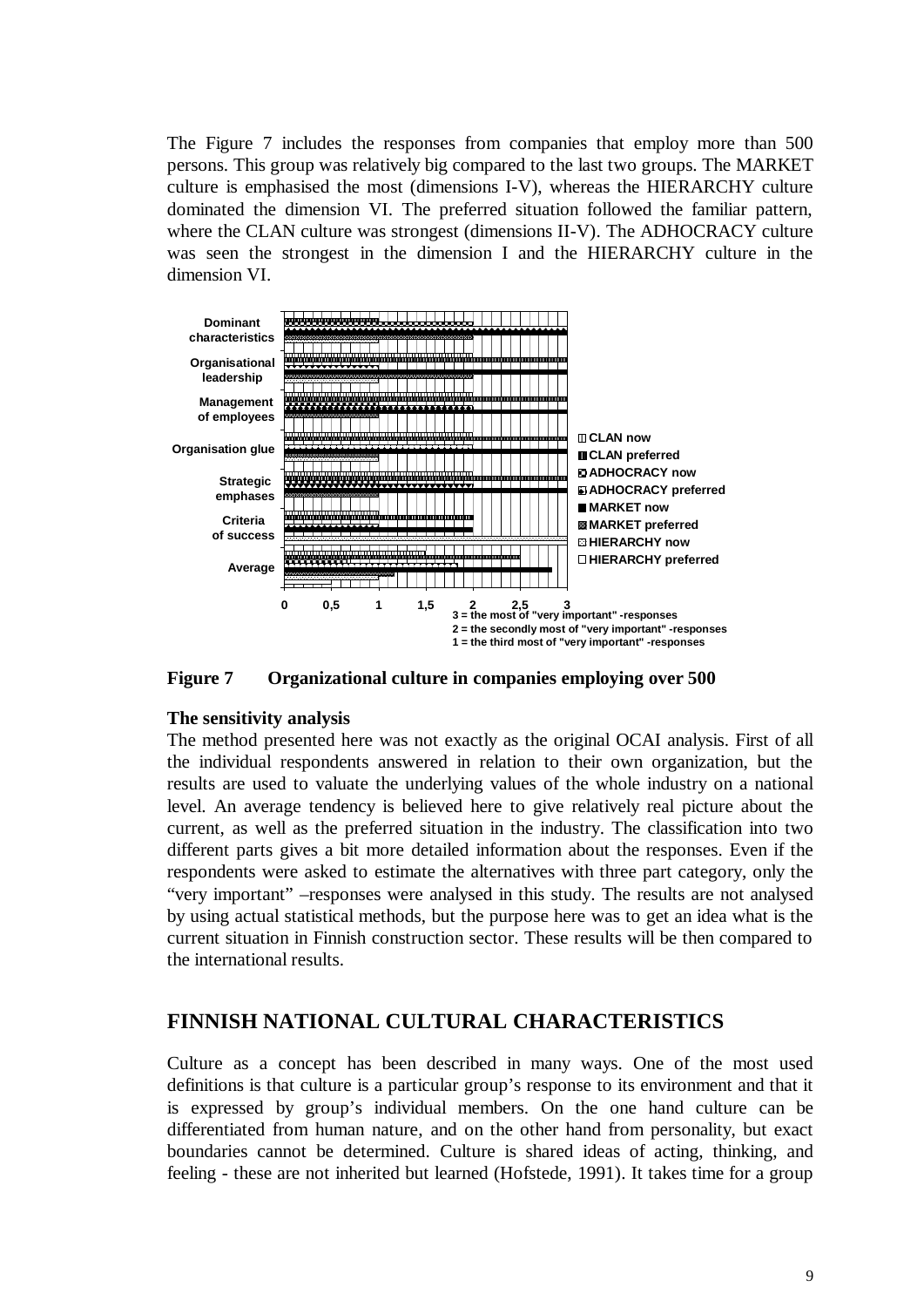of people to learn a common set of ideas. Most of people do not recognize their own behavioral background, which is the basis to learn how to respond to cultures of others.

Finns are very homogenous group from their ethnical background. According to Hofstede's survey (1980), which has been conducted already several decades ago Finns have low power distance, medium uncertainty avoidance, high femininity compared to masculinity and Finns are more individualistic than collectivistic. Also Tixier's (1996) study emphasises the last dimension. Following Table 1 introduces the Finnish scores in the Hofstede study at 1980 and in the fourth column the indication of current situation based on the subjective valuation of the author. The fifth dimension was defined later and it included only 23 countries. Finland was not among them.

| <b>Dimension</b>               | <b>Score rank</b> | Score (scale) | The preliminary<br>indication of the<br>cultural<br>development |
|--------------------------------|-------------------|---------------|-----------------------------------------------------------------|
| Power distance (PDI)           | 46/53             | $33/(11-104)$ | $\approx$                                                       |
| Individualism (IDV)            | 17/53             | $63/(6-91)$   |                                                                 |
| Masculinity (MAS)              | 47/53             | $26/(5-95)$   |                                                                 |
| Uncertainty avoidance<br>(UAI) | 31/32 / 53        | $59/(8-112)$  |                                                                 |
| Long-term orientaton $(LTO)$   |                   |               | ั↓                                                              |

**Table 1 Finland's scores according to Hofstede study (Hofstede 1980)**

The overal development in Finland has closely followed the development in Western neighbours Sweden and Norway. During the 1990 Finland tooked the leading position in business on the coat-tails of Nokia. Already during the 1980, the influence of US has been strong in Finland. Finnish culture has moved towards more individualistic, masculine and risk taking dimensions. Power distance was already on relatively low level and it seemed to stayed at that same level. The original level of LTO is unknown, but "the quarter economy" has left its marks also to the Finnish society by shortening the durability of, for example, products and relationships. The conclusions drawn here, hence cultural indications, are preliminary results of several years study investigating the role of culture in large and multinational projects conducted by Finnish companies.

# **CONCLUSIONS**

The overall organizational culture in Finnish construction companies, based on this study, is very market oriented. The elements of the national culture support this result (e.g. IDV, UAI). The key elements are the productivity and competitiveness. Individuals are rewarded when the financial result is good or new market shares have been won. Also the internal competition between units and individuals is hard. The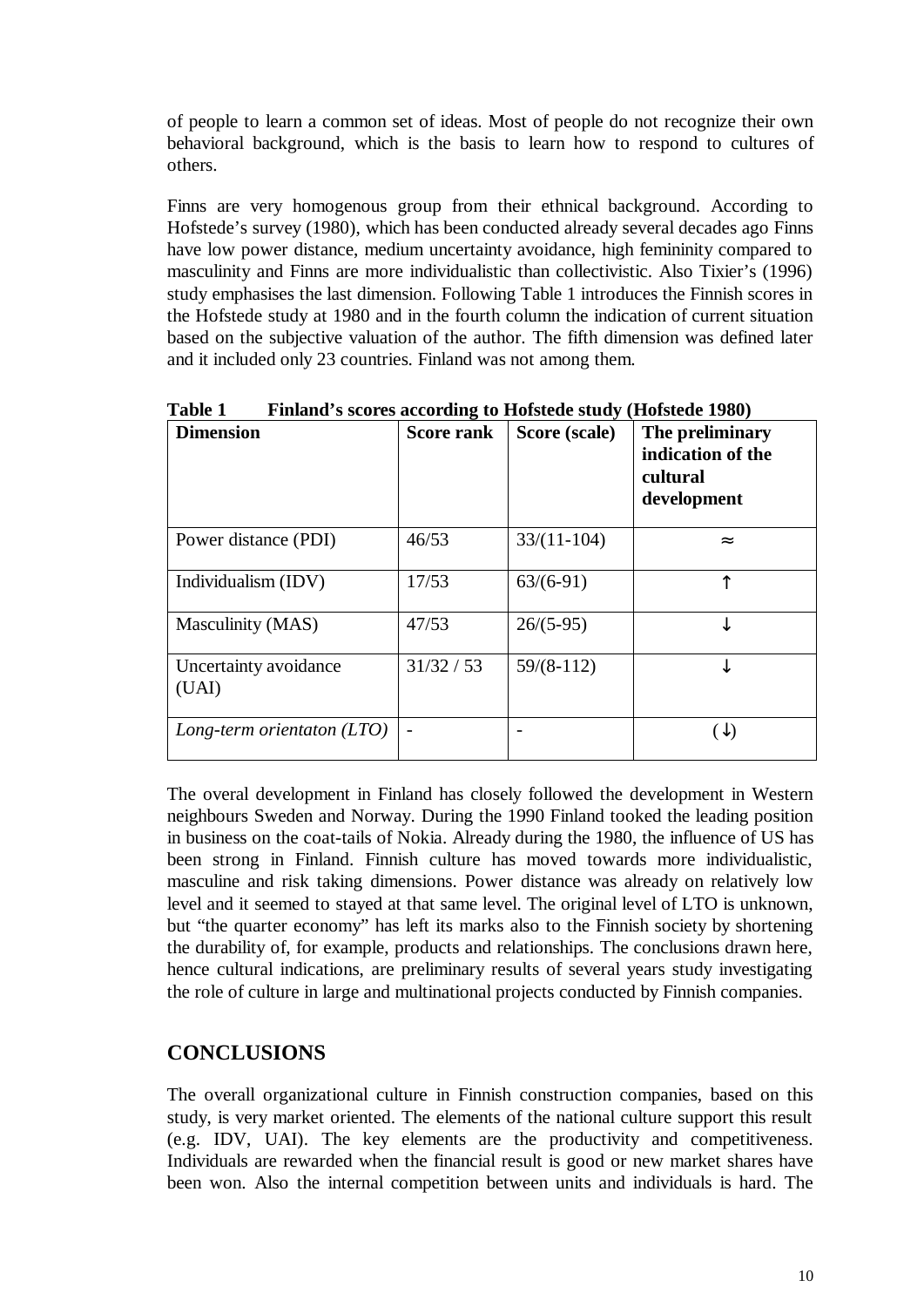power has been centralized, and there exists several tools and procedures for different purposes. The external market environment guide the actions, but it is seen also as a threat.

The preferred situation among the respondents is also very clear. People in the industry would like the culture be as the CLAN culture. Compared to the current situation, the values will emphasise more the internal focus and integration. The employees are the most important resource for the company and their welfare is important. The customers are like partners, where the success of the company is measured by how satisfied the customers are. The changes in environment mean new business opportunities and are seeing as a part of everyday life. Even if the nature of the CLAN culture can be seen as a collectivistic, the focus is still in the closest working environment. Hofstede (1991) defines individualism as taking responsibility also on the family and those in the close relationship.

The responses addressed relatively clearly only one cultural type. This means that construction industry is operating quite effectively. Effectively in a sense that the values of people are congruent. Because the positions of respondents were not clear, the following trends might tenable:

- the respondents in the higher managerial positions evaluate the organizational culture more often as CLAN culture than the repondents in the lower levels
- MARKET and HIERARCHY cultures are usually relatively stronger than ADHOCRACY and CLAN cultures. The change from the latest two to the firstmentioned requires more investments than other way round

Large part of the respondents were from companies that employ more than 500 employees. The construction sector in Finland, as well as other countries, consists of big amount of small companies. However, the big companies have relatively more power compared to the whole industry, so these results are relatively tenable. Notable in the results is the role of ADHOCRACY culture. In the companies that employ under 100 persons, the trend of this culture is opposite than in other groups. Also the HIERARCHY culture was without exeption the strongest in the dimension VI, Criteria of success.

Hofstede did advanced study that despite several efforts has not completely been replicated even today. The national culture in this study was treated more like a context, even if changing slowly. Finns as other nationalities are more and more influeced by globalisation. Coping with other cultures as well as taking advantage from multiculturality will definitely give the competitive advantage to the companies in the construction business.

### **REFERENCES**

Alvesson, M. and Berg, P. O. 1992. *Corporate Culture and Organizational Symbolism*. Walter de Gruyter, Germany.

Cameron, K. S. 1986. Effectiveness as paradox: Consensus and conflict in conceptions of organizational effectiveness. *Management Science,* 32(5), pp. 539-553.